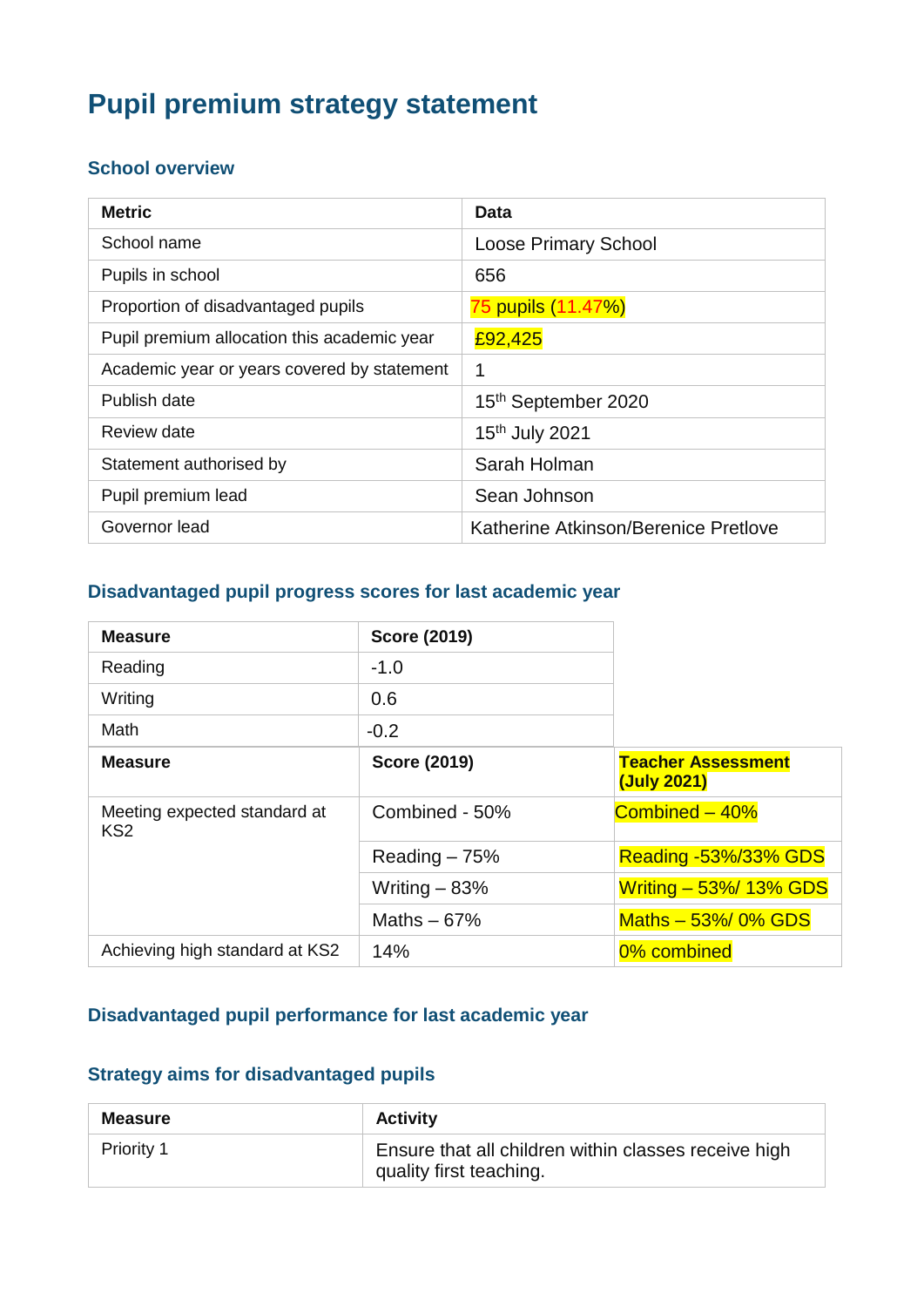| Priority 2                                       | Effective interventions are put in place to ensure that<br>children receive additional support to address<br>underachievement. Children's gaps are identified<br>and closed. This will have to be even more rigorous<br>than usual due to setbacks from coronavirus. It is<br>estimated that our disadvantaged children could be<br>up to 75% behind their peers. This gap is believed<br>to be widening due to COVID Lockdowns however<br>these children will be a focus for PP spending and<br>also COVID Catch Up funding expenditure. The use<br>of catch up funding alongside PP funding as<br>increased the regularity of interventions which is<br>proven to be when maximum progress is made.                                                                                                                                                                                                                                                                                                                                                                                                                                                                                                                                                                                                                                                                                                                                                                                                                                                                                                                                                                                                        |
|--------------------------------------------------|--------------------------------------------------------------------------------------------------------------------------------------------------------------------------------------------------------------------------------------------------------------------------------------------------------------------------------------------------------------------------------------------------------------------------------------------------------------------------------------------------------------------------------------------------------------------------------------------------------------------------------------------------------------------------------------------------------------------------------------------------------------------------------------------------------------------------------------------------------------------------------------------------------------------------------------------------------------------------------------------------------------------------------------------------------------------------------------------------------------------------------------------------------------------------------------------------------------------------------------------------------------------------------------------------------------------------------------------------------------------------------------------------------------------------------------------------------------------------------------------------------------------------------------------------------------------------------------------------------------------------------------------------------------------------------------------------------------|
| Barriers to learning these<br>priorities address | Language development is one of the biggest barriers<br>to learning so we ensure that all children, who are in<br>need of it, will have the opportunity to access<br>language support. Our EYFS team are taking part in<br>the Nuffield Language Project which will help<br>support our Early Years children with language<br>development. NELI has successful run for two terms<br>and the impact on language development has been<br>seen.<br>Negative attitude to learning is one of the biggest<br>barriers for underachieving pupils. Pupils will have<br>1:1 mentoring session to ensure they have a positive<br>attitude to learning and school life. Our nurture<br>provision breakfast club is allowing children to come<br>in with a positive attitude to school. Nurture<br>breakfast is continuing to run in smaller bubble<br>groups to allow this vital service for vulnerable<br>children to continue. Nurture provision has continued<br>and they've been relocated to a new room in the<br>school. Additional supplies have been purchased to<br>ensure smooth running of the nurture group<br>including arts and crafts resources.<br>Small group work is encouraged and supported to<br>allow all children that time to consolidate previous<br>learning and work at an appropriate pace through<br>new learning.<br>Time is built into class timetables for children to<br>access reading support and schemes/initiatives are<br>put in place in classes to encourage reading at<br>home.<br>We have invested as a school in new schemes to<br>support the learning of children. These schemes are<br>particularly focused around development of the<br>History and Geography curriculum. |
| Projected spending                               | £62,425                                                                                                                                                                                                                                                                                                                                                                                                                                                                                                                                                                                                                                                                                                                                                                                                                                                                                                                                                                                                                                                                                                                                                                                                                                                                                                                                                                                                                                                                                                                                                                                                                                                                                                      |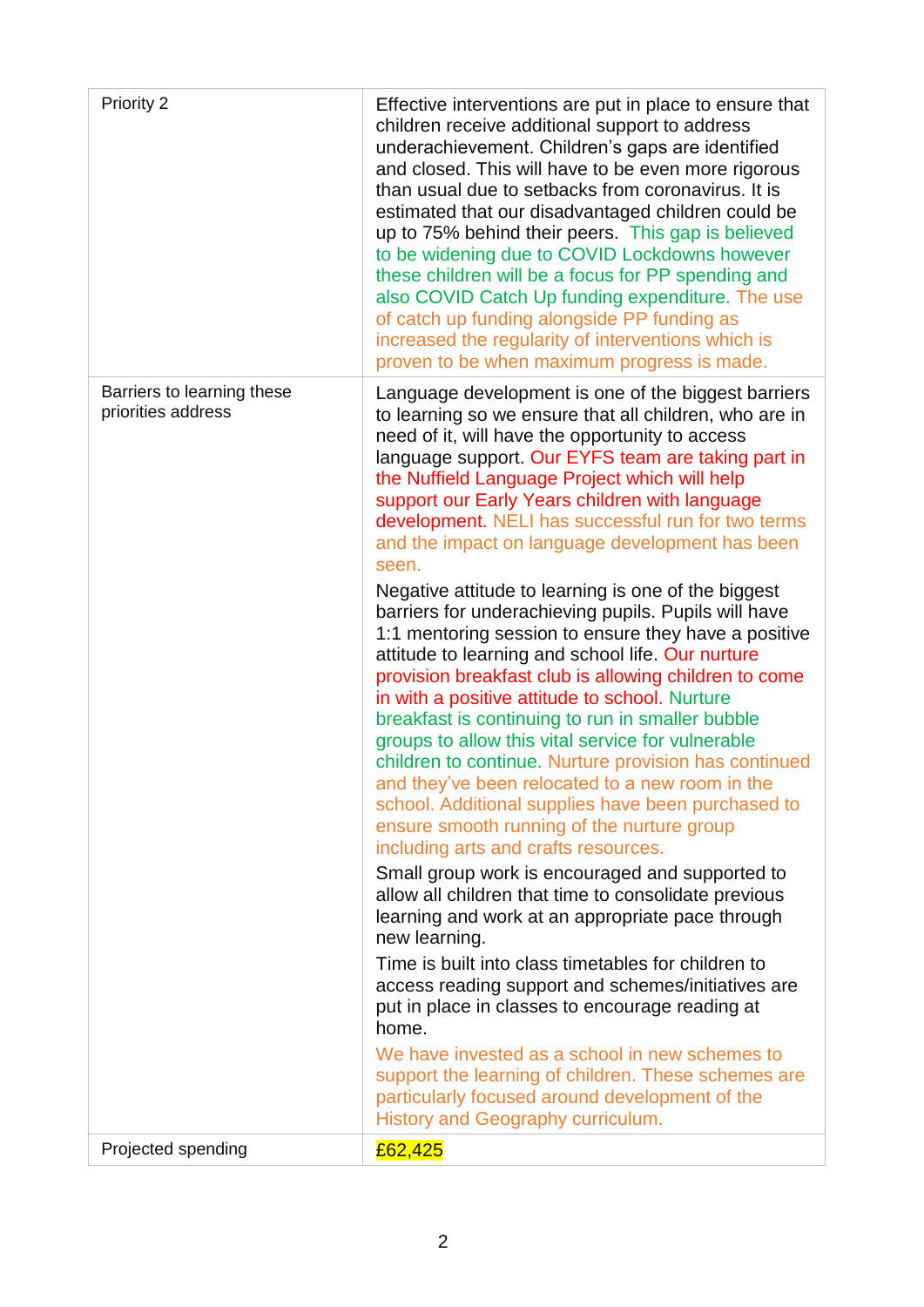### **Teaching priorities for current academic year**

| Aim                     | <b>Target</b>                                                                                                                                                                                                                                                                                                                                                                                                                                      | <b>Target date</b> |
|-------------------------|----------------------------------------------------------------------------------------------------------------------------------------------------------------------------------------------------------------------------------------------------------------------------------------------------------------------------------------------------------------------------------------------------------------------------------------------------|--------------------|
| Progress in Reading     | To move towards having positive<br>progress measures for our<br>disadvantaged pupils at the end of the<br>academic year. To support this target<br>we have set aside money within the<br>budget to buy specific books for<br>disadvantaged pupils which match their<br>ability. TAs have been actively<br>purchasing books tailored to the needs<br>of the disadvantaged pupils in their<br>class. Particular success within Year 3<br>and Year 6. | <b>July 2021</b>   |
| Progress in Writing     | To continue our positive progress<br>measures for disadvantaged pupils in<br>writing.                                                                                                                                                                                                                                                                                                                                                              | <b>July 2021</b>   |
| Progress in Mathematics | To have positive progress measures<br>for our disadvantaged pupils at the end<br>of the academic year.                                                                                                                                                                                                                                                                                                                                             | <b>July 2021</b>   |
| Phonics                 | To ensure that we remain with 100% of<br>disadvantaged pupils passing the Year<br>1 phonics screening and also the Year<br>2 retakes.                                                                                                                                                                                                                                                                                                              | <b>July 2021</b>   |
| Other                   | To ensure our attendance for pupil<br>premium children remains above<br>national average.                                                                                                                                                                                                                                                                                                                                                          | <b>July 2021</b>   |

**Remember to focus support on disadvantaged pupils reaching the expected standard in phonics check at end of year 1.**

#### **Targeted academic support for current academic year**

| <b>Measure</b> | <b>Activity</b>                                                                                                                                                              |
|----------------|------------------------------------------------------------------------------------------------------------------------------------------------------------------------------|
| Priority 1     | Ensure that all children within classes receive high<br>quality first teaching.                                                                                              |
| Priority 2     | Effective interventions are put in place to ensure that<br>children receive additional support to address<br>underachievement. Children's gaps are identified<br>and closed. |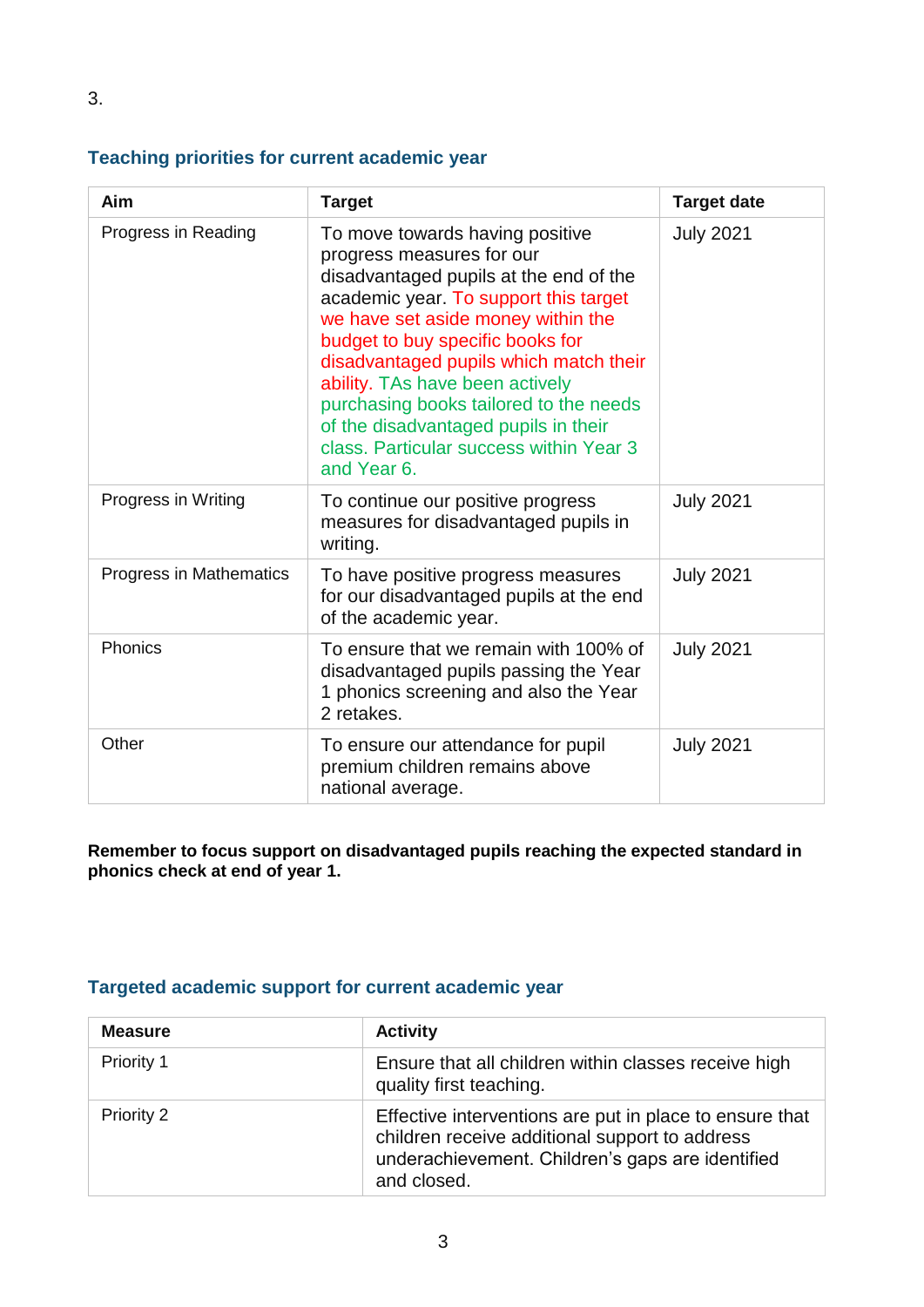| Barriers to learning these | Pupils will have 1:1 mentoring session to ensure                                                                                                                                                                                                                                                                                                                                                      |
|----------------------------|-------------------------------------------------------------------------------------------------------------------------------------------------------------------------------------------------------------------------------------------------------------------------------------------------------------------------------------------------------------------------------------------------------|
| priorities address         | they have a positive attitude to learning and school<br>life. Negative attitude to learning is one of the<br>biggest barriers for underachieving pupils. A real<br>focus of these sessions is going to be around closing<br>the gaps that may have opened up during children's<br>time away from school.                                                                                              |
|                            | Small group work is encouraged and supported to<br>allow all children that time to consolidate previous<br>learning and work at an appropriate pace through<br>new learning.                                                                                                                                                                                                                          |
|                            | Time is built into class timetables for children to<br>access reading support and schemes/initiatives are<br>put in place in classes to encourage reading at<br>home.                                                                                                                                                                                                                                 |
|                            | Speech and language development is an essential<br>area of focus for our disadvantaged pupils. Ensuring<br>they get access to speech and language support is<br>vital. A speech therapist is employed to work with our<br>children most in need.                                                                                                                                                      |
|                            | Catch up curriculum and PP funding is being put into<br>place and support is being put into place to ensure<br>that gaps are closed. We have timetabled Year<br>groups 1,2,3,4 to receive additional support this is in<br>line with our COVID Catch Up Funding. We are in the<br>process of increasing numbers of hours of support<br>within each year group to support children post<br>Lockdown 2. |
| Projected spending         | £62,045                                                                                                                                                                                                                                                                                                                                                                                               |

## **Wider strategies for current academic year**

| <b>Measure</b> | <b>Activity</b>                                                                                                                                                                                                                                                                                                                                                                                                                                                                                                                                                                               |  |
|----------------|-----------------------------------------------------------------------------------------------------------------------------------------------------------------------------------------------------------------------------------------------------------------------------------------------------------------------------------------------------------------------------------------------------------------------------------------------------------------------------------------------------------------------------------------------------------------------------------------------|--|
| Priority 1     | Family support work to focus on supporting PP<br>families in a range of ways. Including helping them<br>access external services if needed. Money is<br>allocated to support these children within schools<br>allowing them to access free sport club places,<br>attend nurture breakfast, targeted extended school<br>(after school club, breakfast club) places, etc. The<br>school is heavily investing in our school nurture<br>provision providing two dedicated members of staff<br>to support children in need. This will be essential to<br>deal with any post coronavirus anxieties. |  |
| Priority 2     | Ensure money is invested in staff CPD in working<br>alongside our most vulnerable training. Staff<br>complete online CPD sessions and also receive<br>support within school. As a school, we have invested<br>in 'Creative Education' which is an amazing resource                                                                                                                                                                                                                                                                                                                            |  |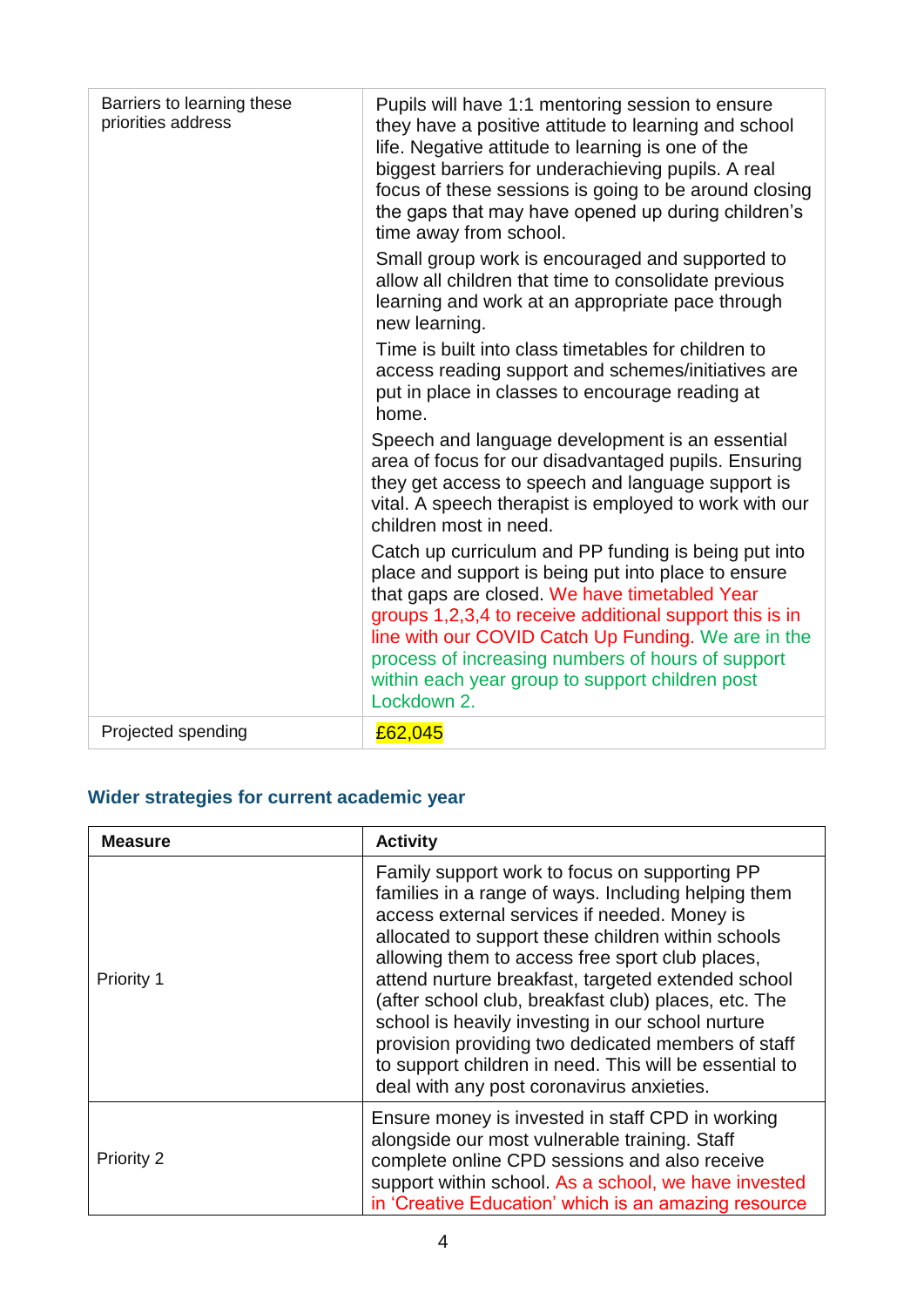|                                                  | to help train our staff with many modules on<br>disadvantaged pupils. Staff uptake of courses<br>particularly in supporting PP children and vulnerable<br>children is high. Staff uptake of courses as reduced<br>but focused courses are being completed by adults in<br>school. Staff CPD has been focused around subject<br>knowledge and purchasing of schemes for some<br>foundation subjects is ensuring all children<br>(especially PP) are being exposed to a knowledge<br>rich learning environment. Invest money in<br>extracurricular opportunities for our Pupil Premium<br>children and also ensure we are investing in a rich<br>curriculum that is engaging for the children. We have<br>continued to develop this by investing in amazing<br>technology like 'Now-Press-Play'. NPP is regularly<br>used in classrooms and is providing children with<br>experiences outside of their regularly learning to<br>enrich the curriculum. |
|--------------------------------------------------|------------------------------------------------------------------------------------------------------------------------------------------------------------------------------------------------------------------------------------------------------------------------------------------------------------------------------------------------------------------------------------------------------------------------------------------------------------------------------------------------------------------------------------------------------------------------------------------------------------------------------------------------------------------------------------------------------------------------------------------------------------------------------------------------------------------------------------------------------------------------------------------------------------------------------------------------------|
| Barriers to learning these<br>priorities address | Investing in our family support work allows us to<br>increase the engagement of parents with their child's<br>learning.                                                                                                                                                                                                                                                                                                                                                                                                                                                                                                                                                                                                                                                                                                                                                                                                                              |
| Projected spending                               | £30,000                                                                                                                                                                                                                                                                                                                                                                                                                                                                                                                                                                                                                                                                                                                                                                                                                                                                                                                                              |

## **Monitoring and Implementation**

| <b>Area</b>      | <b>Challenge</b>                                                                                                                                                                                                                                                                  | <b>Mitigating action</b>                                                                                                                                                                  |
|------------------|-----------------------------------------------------------------------------------------------------------------------------------------------------------------------------------------------------------------------------------------------------------------------------------|-------------------------------------------------------------------------------------------------------------------------------------------------------------------------------------------|
|                  | Ensuring subject leaders are<br>given time to monitor and<br>assess the pupil premium<br>children within their subject.                                                                                                                                                           | Introduce a simple to use<br>process for them to collect data<br>during their termly afternoon out<br>of class.                                                                           |
| Teaching         | Due to COVID lockdown this<br>time for teachers hasn't been<br>available. Will look to return to<br>this in Terms 5 and 6. This time<br>has returned in Terms 5 and 6<br>and being used to great effect<br>with launching of new<br>History/Geography and<br>Science curriculums. |                                                                                                                                                                                           |
| Targeted support | Ensuring interventions are<br>targeted correctly and are<br>being completed regularly<br>enough to lead to progress.                                                                                                                                                              | Monitoring of class provision<br>maps to identify pupil premium<br>support. Monitoring of this<br>support through multiple<br>methods to ensure children are<br>benefitting from support. |